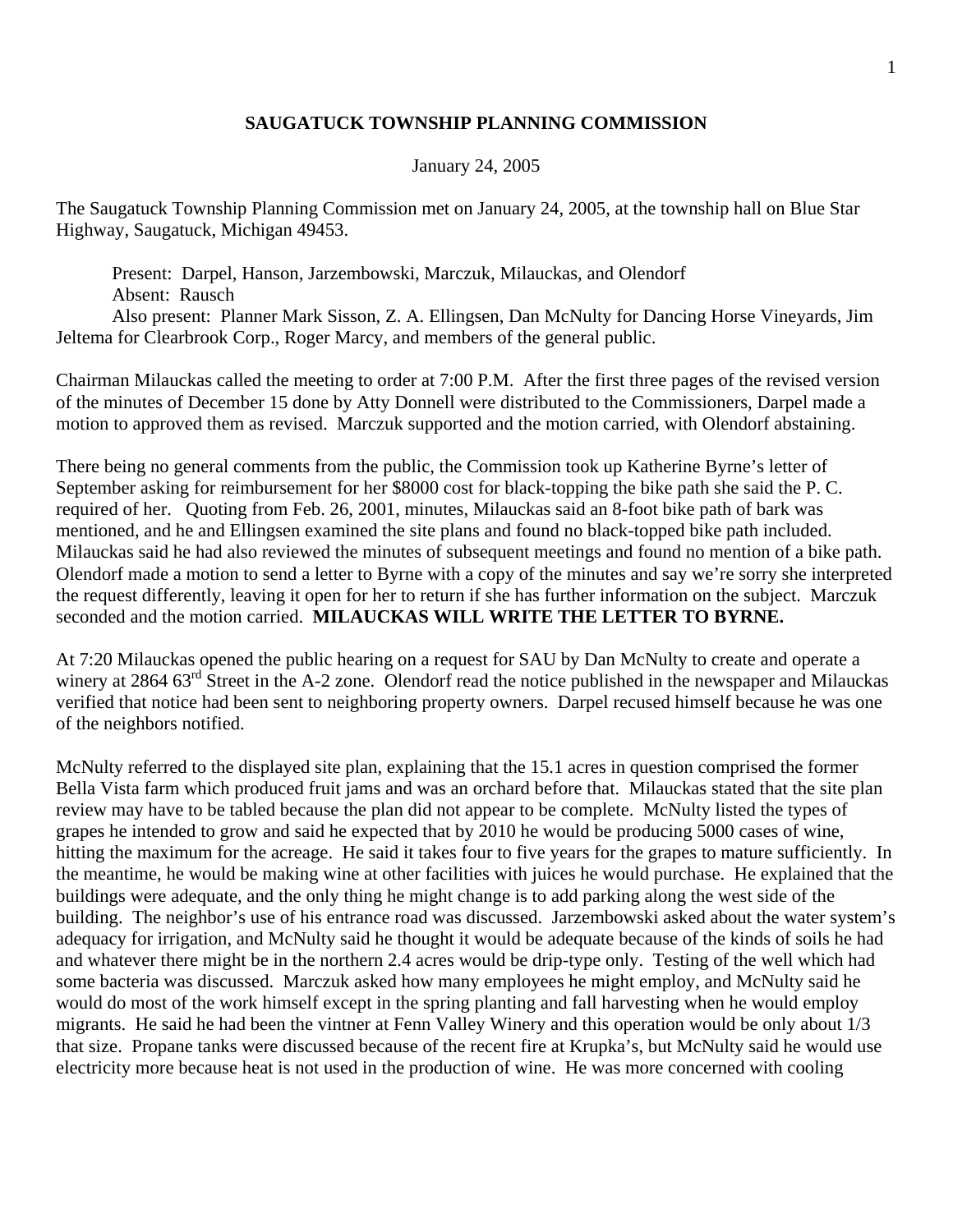during the summer. Upon questioning, he explained where the tasting room of 855 s.f. and production space of 3814 s.f. would be in the building. The entrance drive is 30 feet wide along the property of Sally Howard.

Milauckas invited public comments, and Rosalie Yaksic, 6597 Old Allegan Rd., asked what kind of signage was proposed. McNulty replied that there is a wagon wheel sign upon which he intended to affix his sign of  $5'X5'.$ 

Sisson asked what other products he intended to sell in the tasting room, and McNulty said there might be basic clothes with the Dancing Horse logo, wine glasses, bottle openers, wine holders along with the wine. He would retail stores in the area also. He said the tasting room would serve 20 people, and the hours would be 10:00 – 5:00 Monday through Saturday and 12:00 – 5:00 on Sunday. By October activity winds down.

Louis Spencer, Holland, owner of property at  $128<sup>th</sup>$  and  $58<sup>th</sup>$  St., asked if the 5000 cases were limited by the manufacturing capacity or could juice be brought in to increase the production. McNulty said that could be done, but the way his facility and cooperage was set up he wouldn't be able to get much more than 5000. Milauckas pursued this to ask what he could produce based on the processing capacity, and McNulty said theoretically he could turn the cooperage every month and make 50,000-70,000 cases.

Jim Jeltema, 6534 Clearbrook Drive, said "Go for it, it sounds good."

Marczuk asked about handicapped access, and McNulty said he had checked with an advisor and he only needed a drinking fountain, but he intended to provide handicapped parking space.

Dayle Harrison, 3108 62<sup>nd</sup> St., asked about the wooded area on one border and McNulty said it was not part of his property.

Jarzembowski made a motion to close the public portion of the hearing. Marczuk seconded and the motion carried.

Olendorf asked if approval were given tonight, was the limit 5000 cases, or was it open to increase to a great deal more later on, and Sisson thought a limit could be set as a condition of the approval. Traffic as a nuisance factor was discussed, and McNulty said it would be less than there was when Bella Vista Farms had the property, as far as truck traffic goes, in fact only two trucks could carry all his production for a year.

When Sisson advised tabling the SAU until the complete site plan could be done, McNulty urged the Commission to deal with the SAU tonight because he needed that before he could continue with the many other approvals necessary. With that, Milauckas took the Commission through the four standards of Sec. 40-693 SAU, and consensus was that the proposed SAU complied. Hanson said the Ordinance provided that a production limit could be set and an annual review of the SAU could be done. Discussion of the 400' driveway determined that it did not need to be paved. McNulty said his farm equipment would be stored inside. Buffering along the drive would not accomplish much, according to Hanson, and McNulty said he would like to replace the fence with his neighbor's approval.

Hanson made a motion to approve the SAU for the Dancing Horse Vineyards as complying with Sec. 40-693 standards, with the conditions that the operation be limited to 15.1 acres, the existing buildings, 860 s.f. tasting/retail area, retail hours of 10:00 – 5:00 Monday through Saturday and 12:00 – 5:00 Sunday, signage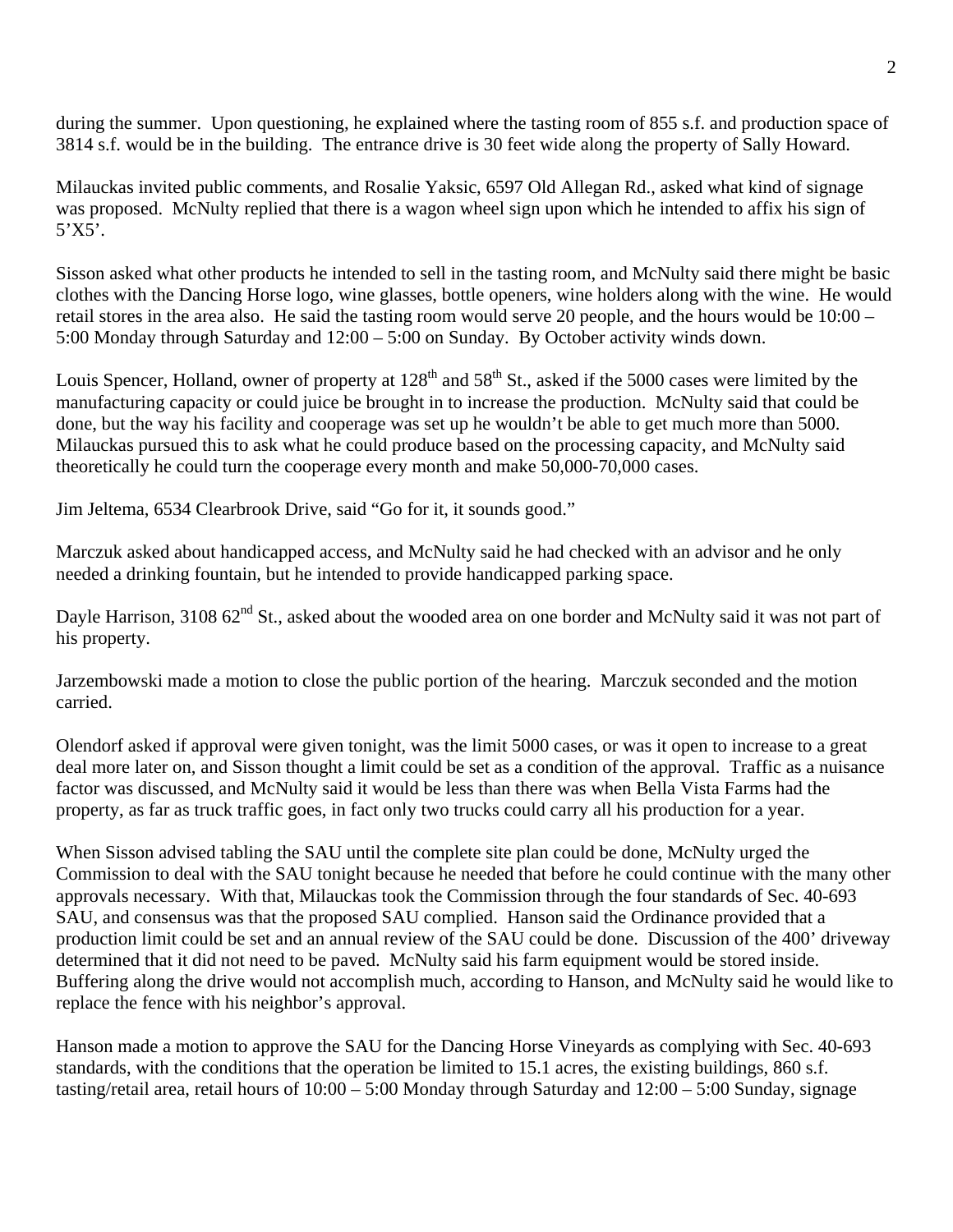within the 5'X5' existing sign, maximum output of 5500 cases of 12 standard-sized bottles of wine per year; and that the ancillary products sold in the tasting room would be clothing, utensils and gifts that are winerelated; that the health department approve the site plan; that the site plan showing adequate parking, drainage, dust control, screening and refuse storage be approved; that the approval be subject to periodic review; and that any expansion or change in plans will require re-application to the Planning Commission. Marczuk seconded and a roll call vote showed unanimous approval, with Darpel abstaining from discussion and voting.

The site plan for Dancing Horse Vineyards was tabled to the February 28 meeting.

A second public hearing was opened on an SAU and site plan review for Clearbrook Corp. for an expansion of the kitchen in the restaurant. Milauckas and Darpel recused themselves because of a possible conflict of interest. A quorum remained and Olendorf assumed the chair and read the notice published in the newspaper.

Jim Jeltema explained that he proposed to add 500 s.f. to the east end of the clubhouse but there was no change in the use of the property. He added that with this addition the capacity of the restaurant would increase by 10- 15% and there would be an increase in traffic and more parking would be available because of the amount of property on either side of the clubhouse. There will be no interference with the KLSWA easement 56 feet from the building. The canopy over the patio on the south will be a weather-proof roof with no sidewalls. Parking for 160-165 seats in the restaurant would require 82 spaces. Jeltema admitted that there are times when it is difficult to find a place to park at the golf course, but he did not think this addition would add to the traffic on Clearbrook Drive because the golf course is the reason for the traffic.

Olendorf opened the hearing to public comment, and Louis Spencer, Holland, owner of property on Old Walnut Lane (across the street from Clearbrook Golf Club), said he thought the existing parking is not adequate because people park on both sides of the street, interfering with sight lines. Roger Marcy, 3227 Lorrimar Lane, owner of property across the street from the clubhouse, said he agreed that the parking lot is inadequate because in the summer it's full and cars are parked on both sides all along the street. Rick Thompson,  $3403\,64^{\text{th}}$  St., said he was not bothered by the parking and he was in favor of this project.

Marczuk made a motion to close the public portion of the hearing, Jarzembowski seconded and it carried.

Jeltema agreed that he could provide signs asking people to not park in the street and directing them to overflow parking areas and even add fencing, if necessary. He brought attention to the fact that this is his third SAU hearing and fee for a use that has not changed in 79 years. He was content with the site plan review and fee. Olendorf said it was not within the power of the Planning Commission to waive the fee for the SAU. Sisson said the issue of enlarging the operation was what brought the SAU hearing's necessity.

Olendorf directed the Commission to review Sec. 40-693 standards and the third seemed to be a problem in the parking aspect. Sec. 40-732 regarding golf courses was also consulted, but seemed not to present a problem.

Hanson made a motion to approve the SAU for Clearbrook's expansion application subject to Secs. 40-693 and 40-732 with the condition that the site plan be revised to show 10,000 s.f. additional overflow parking area on site plus a plan for signage to that effect. Jarzembowski seconded and the motion carried. Olendorf advised that Jeltema pursue the request for waiving the SAU fee and follow up with Z. A. Ellingsen.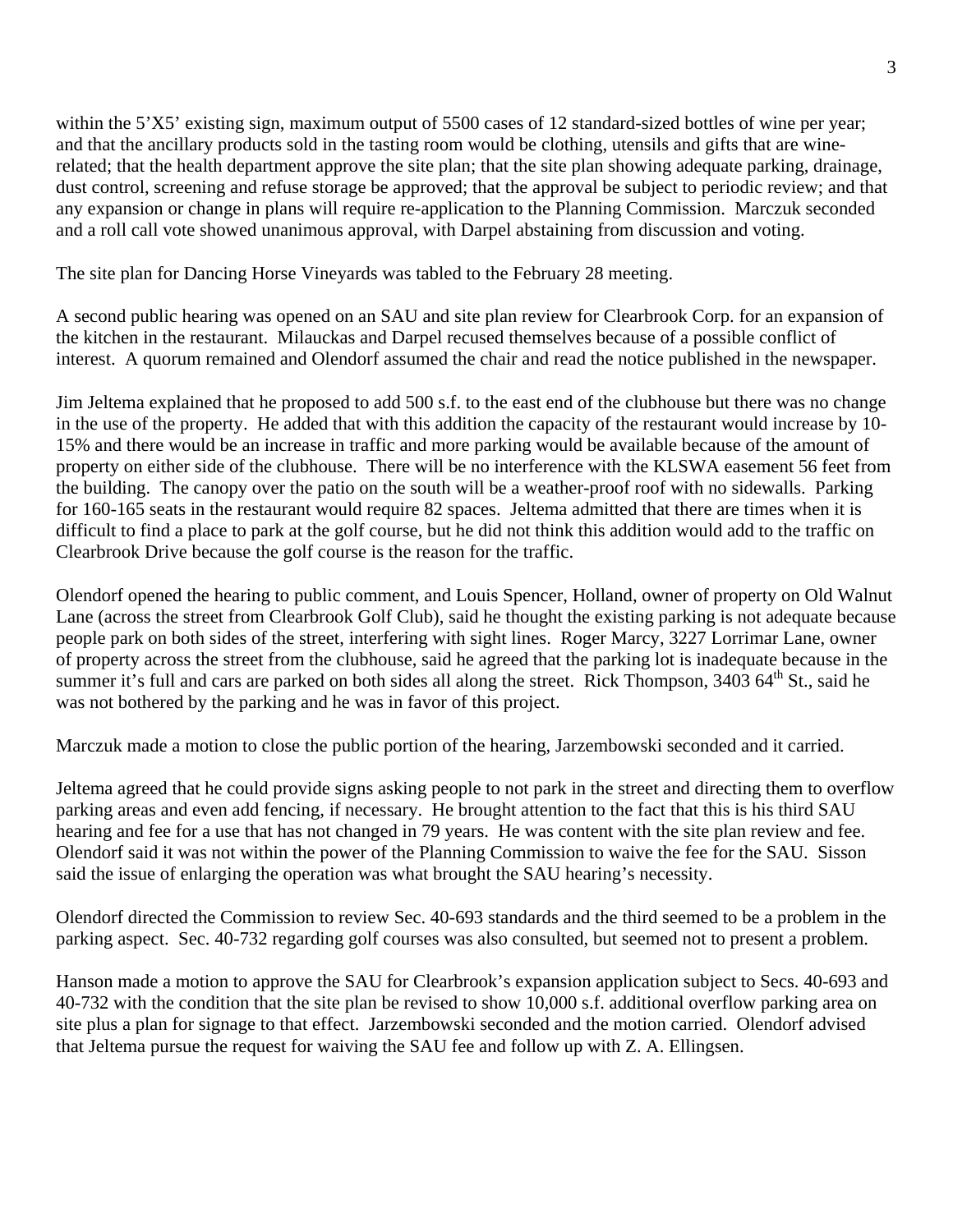Hanson made a second motion to approve the site plan for Clearbrook's expansion with the condition that additional parking be included in the plan and the revised version be submitted to Z. A. Ellingsen and the Planning Commission before a building permit is issued. Marczuk seconded the motion and it carried.

Milauckas and Darpel rejoined the Planning Commission and invited Roger Marcy to present his plan for a commercial and industrial project on Blue Star at Exit 36 for an informal review. The three large commercial lots on Blue Star would be sold off and the industrial triangle behind them would be devoted to three buildings for storage, small business and "toy barns," with a drive dividing the two zones. Marcy said they would bring in water/sewer, and there would be a retention pond in the eastern point of the triangle. An entrance drive from Blue Star would be on the northern boundary. Buffers along the expressway were discussed since all the trees have already been removed. Milauckas said the pond area would need to be perked, front yard setback must be 75 feet from ROW of a public street, and the facing of the buildings on that side would have to be finished in an appropriate material. It was determined that the entrance drive and the drive dividing the commercial from the industrial area would have to be 66 feet wide. Industrial zones do not require landscaping but the Commissioners would like to see a re-vegetation plan for this property, and Marcy said Bloomaert the owner would be agreeable. Olendorf brought up the swampy area, and Marcy said if you go three feet down it's damp so there would be no basements. Harrison maintained there are wetlands on the property.

Discussion ensued on condo-izing the industrial buildings, what type of businesses would be allowed according to the covenants written up, and how to determine the necessary parking spaces. Marcy was directed to the table of permitted business activities and the other Ordinances controlling the industrial zone.

After a brief recess, the meeting resumed at 10:10. Upcoming meetings include Feb. 2 joint meeting with the township board at 5:00 P.M. and regular P. C. meeting Feb. 28. A special workshop meeting to discuss the possible Ordinances on tree-cutting, private roads, parking, landscaping, lighting, building design, etc. was set for Monday, Feb. 7 at 5:00 P.M. Sisson said he was available.

In the meantime, Milauckas brought up Sec. 40-812 as a possible stop-gap to control indiscriminate tree-cutting on property before plans come to the Commission because it says "Prior to the issuance of Building Permits or commencement of any construction or land alterations, site plan review and approval is required.." Sisson said you could read it that way, but how do you enforce it? Darpel said unless someone goes to jail for cutting down trees, people are going to cut them down on their own property if they want to. Olendorf suggested there could be a requirement that those properties would have to be reforested before a building permit would be issued. Hanson said those people who answer phones in the township office should be informed of Sec. 40-812. Sisson said the township board can enact a police power ordinance to protect the health, safety and welfare of the public. Hanson said the tree-cutting businesses should be informed that this could be against the ordinance. Milauckas quoted from the ordinance provisions for a penalty for changing land.

Milauckas gave an update on Tri-Community Plan: next meeting on Feb. 10, he will prepare a page of the changes that have been made, two meetings in March, the final one on Mar.24.

Milauckas provided copies of the article from the Local Observer by Gordon Berguis about the December hearing on the Wolters Realty property at Exit 34 where the inference was that Milauckas did not recuse himself even though he was in the same circumstance as Olendorf, who did recuse himself. The reporter did not include the fact that the attorney said Milauckas did not need to recuse himself. The Commissioners all offered to countersign a letter to the editor that Milauckas should write.